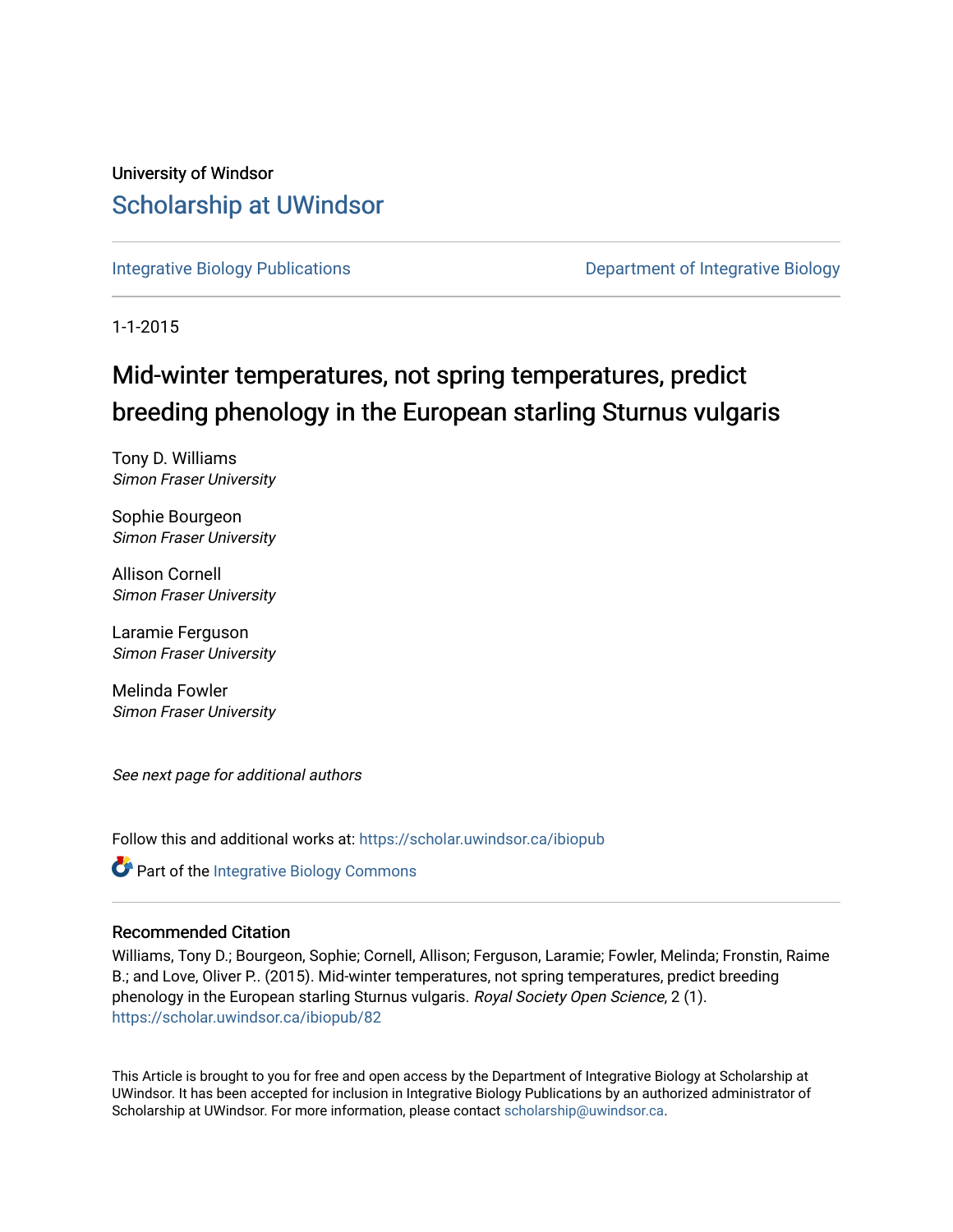### Authors

Tony D. Williams, Sophie Bourgeon, Allison Cornell, Laramie Ferguson, Melinda Fowler, Raime B. Fronstin, and Oliver P. Love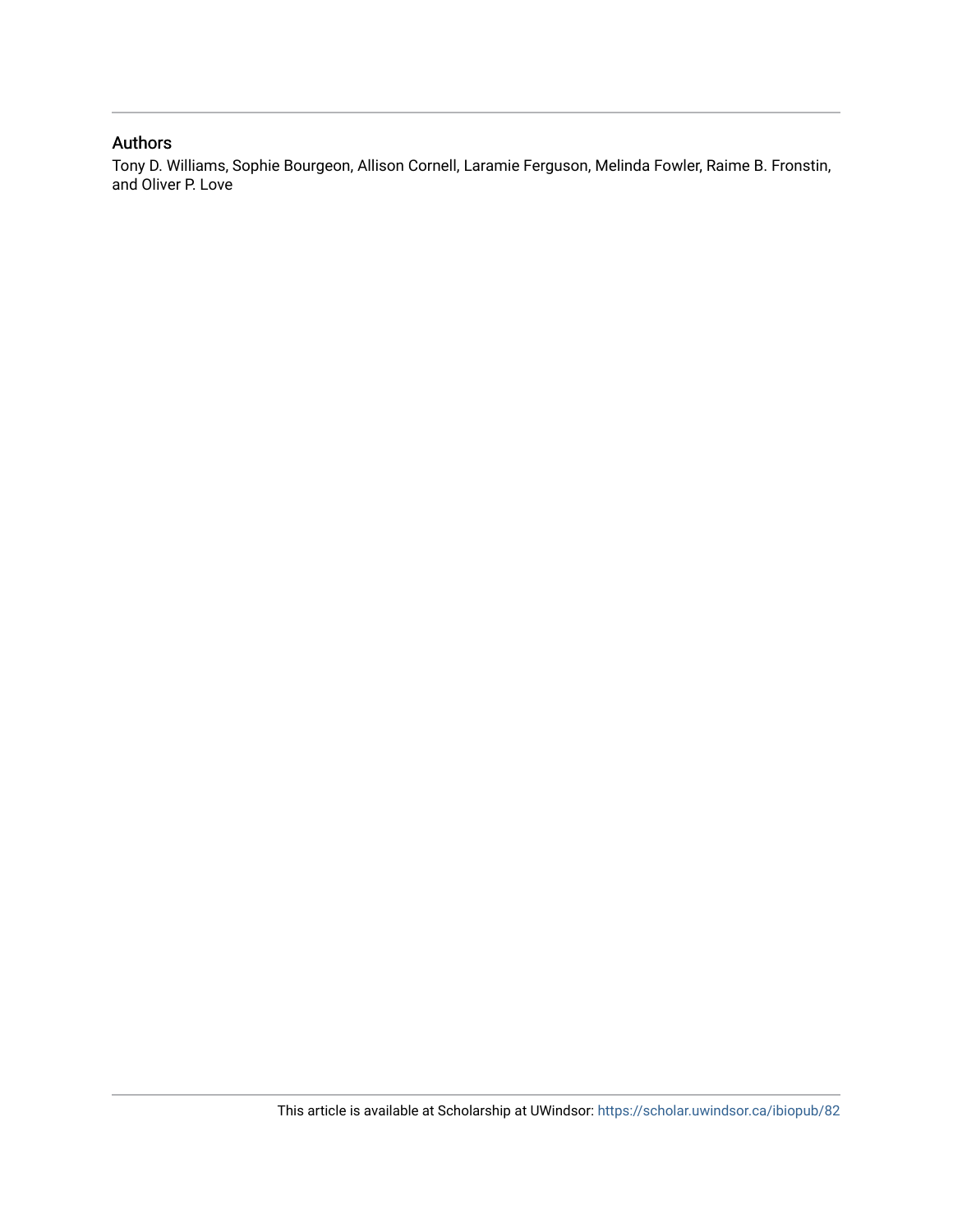# **ROYAL SOCIETY OPEN SCIENCE**

## **rsos.royalsocietypublishing.org**

## Research



**Cite this article:**Williams TD, Bourgeon S, Cornell A, Ferguson L, Fowler M, Fronstin RB, Love OP. 2015 Mid-winter temperatures, not spring temperatures, predict breeding phenology in the European starling Sturnus vulgaris.R. Soc. open sci.**2**: 140301. http://dx.doi.org/10.1098/rsos.140301

Received: 11 September 2014 Accepted: 9 December 2014

### **Subject Category:**

Biology (whole organism)

### **Subject Areas:**

ecology/evolution/physiology

### **Keywords:**

temperature, breeding phenology, egg-laying date, clutch size, tipulids

### **Author for correspondence:** Tony D. Williams

e-mail: [tdwillia@sfu.ca](mailto:tdwillia@sfu.ca)

†Present address: Norsk Institutt for Naturforskning (NINA), Fram Centre, Tromsø 9296, Norway



# Mid-winter temperatures, not spring temperatures, predict breeding phenology in the European starling Sturnus vulgaris

Tony D. Williams<sup>1</sup>, Sophie Bourgeon<sup>1,†</sup>, Allison Cornell<sup>1</sup> , Laramie Ferguson<sup>1</sup>, Melinda Fowler<sup>1</sup>, Raime B. Fronstin<sup>1</sup> and Oliver P. Love<sup>1,2</sup>

<sup>1</sup>Department of Biological Sciences, Simon Fraser University, Burnaby, British Columbia, Canada V5A 1S6

<sup>2</sup> Department of Biological Sciences, University of Windsor, 401 Sunset Avenue, Windsor, Ontario, Canada N9B 3P4

## 1. Summary

In many species, empirical data suggest that temperatures less than 1 month before breeding strongly influence laying date, consistent with predictions that short lag times between cue and response are more reliable, decreasing the chance of mismatch with prey. Here we show in European starlings (*Sturnus vulgaris*) that mid-winter temperature *ca* 50–90 days before laying (8 January–22 February) strongly  $(r^2 = 0.89)$  predicts annual variation in laying date. Mid-winter temperature also correlated highly with relative clutch size: birds laid later, but laid larger clutches, in years when mid-winter temperatures were lower. Despite a high degree of breeding synchrony (mean laying date 5–13 April  $=\pm 4$  days; 80% of nests laid within 4.8 days within year), European starlings show strong date-dependent variation in clutch size and productivity, but this appears to be mediated by a different temporal mechanism for integration of supplemental cue (temperature) information. We suggest the relationship between mid-winter temperature and breeding phenology might be indirect with both components correlating with a third factor: temperature-dependent development of the starling's insect (tipulid) prey. Mid-winter temperatures might set the trajectory of growth and final biomass of tipulid larvae, with this temperature cue providing starlings with information on breeding season prey availability (though exactly *how* remains unknown).

2015 The Authors. Published by the Royal Society under the terms of the Creative Commons Attribution License http://creativecommons.org/licenses/by/4.0/, which permits unrestricted use, provided the original author and source are credited.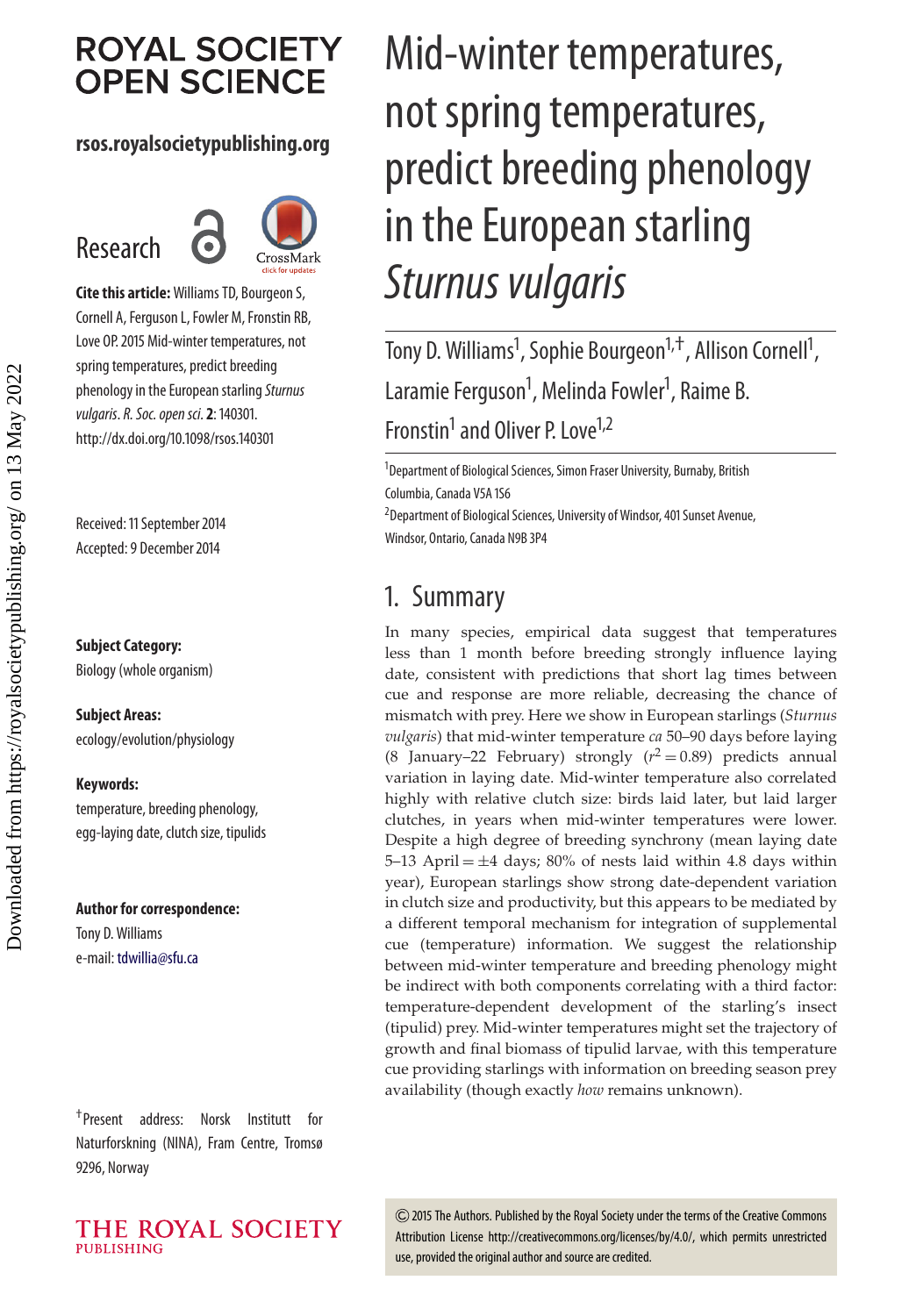**2**

## 2. Introduction

Understanding the relationship between environmental cues and breeding phenology, and the physiological mechanisms mediating these relationships, is essential for predicting organismal responses to climate change [\[1](#page-9-0)[,2\]](#page-9-1). In seasonally breeding birds, the timing and duration of breeding are ultimately determined by the food available to support offspring growth during the chick-rearing phase of reproduction [\[3\]](#page-9-2). However, seasonal gonadal development and egg laying can be temporally separated from the chick-rearing phase by several weeks or even months owing to the time required for the extensive physiological and behavioural preparation for breeding [\[4\]](#page-9-3). Therefore birds, and many other animals, use environmental cues for timing of breeding that can reliably predict, in advance, when food will be plentiful for breeding much later in the season. We have had a working model for control of seasonal reproduction for 40 or more years (reviewed in Williams [\[4\]](#page-9-3)) which suggests that day length provides reliable 'initial predictive information' for general timing of seasonal breeding, perhaps determining a photoperiodic window during which breeding can occur. Then various 'supplemental factors' closer to onset of breeding, such as temperature [\[2,](#page-9-1)[5\]](#page-9-4), fine-tune the actual timing of egg laying to annual variation in *local* breeding conditions (e.g. colder, later, versus warmer, earlier spring temperatures [\[6–](#page-9-5)[9\]](#page-9-6)).

Most studies to date have shown that temperatures closest to onset of egg laying (less than 1 month), commonly referred to as 'spring temperatures', are most highly correlated with laying date [\[10–](#page-9-7)[12\]](#page-9-8). This is consistent with our current model of timing of breeding (*sensu* [\[8](#page-9-9)[,9\]](#page-9-6)) and suggests that spring temperatures are an important supplemental cue determining breeding phenology (although many aspects of temperature cues remain poorly understood [\[13\]](#page-9-10)). In general, the greater the time-lag between perception of a cue and the fitness consequences of the response to that cue the less informative cues are likely to be to an organism [\[14,](#page-9-11)[15\]](#page-9-12). Lag times are important because they increase the probability of mismatches between the environment and the phenotype of the individual [\[14\]](#page-9-11), and this therefore has important implications for effects of climate change [\[16](#page-9-13)[,17\]](#page-9-14). Most studies to date therefore also support this idea that birds use information from supplemental cues with short lag times in order to decrease potential mismatch between the environment and reproductive decisions [\[14,](#page-9-11)[15](#page-9-12)[,18\]](#page-9-15).

Here we investigated the relationship between pre-breeding temperature and laying date in a species with highly synchronous breeding within- and among years: the European starling (*Sturnus vulgaris*; mean laying date  $\pm 4$  days among years for first nests). Initially, we predicted (i) that there would be only a weak, or no, relationship between temperature and laying date if photic cues (day length) were sufficient to time synchronous breeding periods, but that (ii) if pre-breeding temperature and laying date were correlated then temperatures closest to onset of egg laying (less than 1 month) would be most highly correlated with laying date, as these would provide the most accurate cue information indicating conditions during egg laying and chick rearing. Although we find a strong, negative correlation between pre-breeding temperature and timing of onset of egg laying, mid-winter temperature (January– February) *ca* 50–90 days before onset of egg laying, not later spring temperature (less than 1 month before), predicted timing of egg laying. These data suggest a complex relationship between temperature, phenology of prey availability and timing of breeding which might explain species-specific variation in responses to climate change (e.g. [\[19\]](#page-9-16)).

## 3. Material and methods

### 3.1. Breeding data

We used 13 years of breeding data (2002–2014) from our long-term European starling study at Davistead Farm, Langley, British Columbia, Canada (49◦10 N, 122◦50 W), which comprises *ca* 150 nest-boxes mounted on posts around pastures and on farm buildings. Each year, we followed the same basic field protocol: nest-boxes were checked daily from 1 April to determine laying date and clutch size, and all newly laid eggs were weighed  $(\pm 0.001 \text{ g})$  and numbered. In several years (2004, 2005, 2007, 2009), we conducted experiments which involved catching females at clutch completion and/or removing eggs to stimulate laying of replacement clutches (e.g. Love and Williams [\[20\]](#page-9-17)). Therefore, we restricted analysis of laying date and temperature to all 'first' clutches initiated during a first peak of egg laying in each year, but restricted analysis of productivity to non-experimental or control birds. We defined this first peak of laying as the 12-day period from the earliest first nest initiation date in any year based on a mean fiveegg clutch, two further days for determination of clutch completion and a minimum re-nesting interval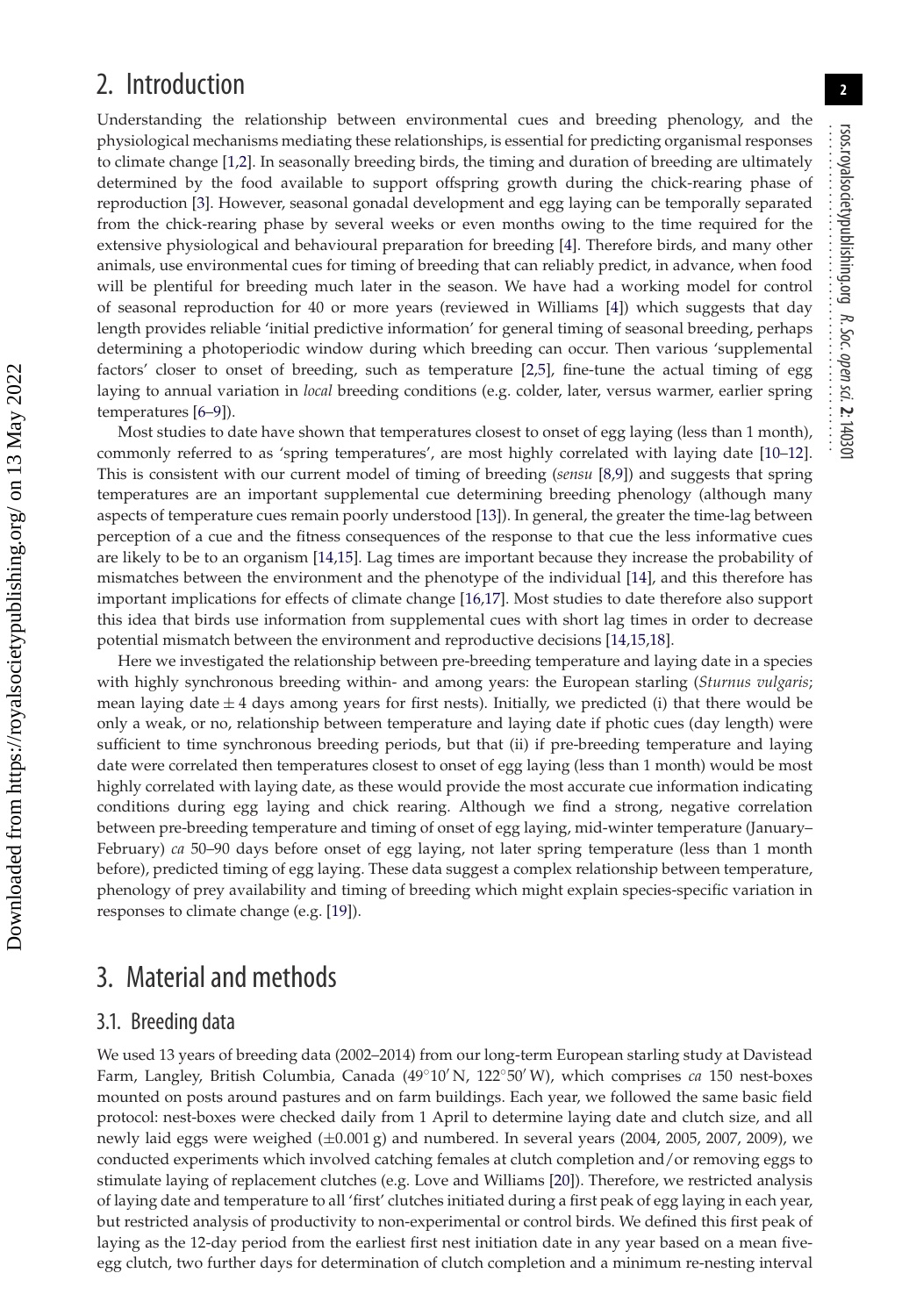after egg removal of 5 days), so that we excluded any potential replacement clutches in experimental years where first clutches were removed (see 'Discussion'). Experimental birds were banded so we could confirm re-nesting; however, there was also natural re-nesting after early natural breeding failure before we marked birds, so our 12-day cut-off was conservative in excluding these birds too. No first clutches within the first 12 days of laying were excluded from laying date analysis because in experimental years clutches were removed only after completion of laying; therefore, this had no effect on the distribution of laying dates or laying synchrony in years with and without egg removal experiments (and the year of highest synchrony with 80% of nests in 2 days (2012) was a year with no clutch removal).

### 3.2. Temperature data and statistical analysis

Daily temperature data were obtained for the Pitt Meadows weather station, British Columbia (49◦12 N, 122◦41 W, elevation 5.0 m.a.s.l.) using the Environment Canada online National Climate Data and Information Archive [\(http://www.climate.weatheroffice.gc.ca\)](http://www.climate.weatheroffice.gc.ca). Pitt Meadows is less than 20 km from our Davistead Farm study site. Mean monthly temperature at Pitt Meadows was highly correlated  $(p \ge 0.95)$  with mean monthly and daily temperature at the Cloverdale weather station (20 km south of our study site), and at Vancouver Airport (40 km west), and thus provides a good index of variation in regional temperature.

We used a sliding window approach to determine the time period that provided the best correlation between the average daily temperature and the annual mean laying date [\[10\]](#page-9-7). We calculated Pearson's correlations between the mean annual laying dates and the mean, minimum or maximum daily temperature determined using a sliding window, where the window size varied from a minimum 10 days to 80 days for all possible windows between 1 January–31 March (prior to the earliest first-egg date of 1 April; using temperature data for different time periods, e.g. 1 January–30 April, or 1 January–31 December did not change the results). The time period during which the mean temperature provided the highest correlation with the mean laying date was taken to represent the best description of local environmental conditions important for timing of breeding [\[10\]](#page-9-7). For example, a window of 1–10 would represent temperatures for 10 days between 1 and 10 January (furthest from onset of egg laying), whereas a window of 81–90 would represent temperatures for 10 days from 22 to 31 March (just before onset of egg laying). We also confirmed the results of the sliding window analysis using a proportional hazard model which describes the probability per time unit that an event (in this case laying date) occurs, as a function of a basic probability (the baseline hazard) and one or more explanatory variables (in this case temperature) and outputs the best fit model [\[21\]](#page-9-18). Finally, we conducted univariate analysis of laying date and temperature for particular time periods to test specific hypotheses about how temperature might act as a cue: (i) using mean temperature for August of the preceding year to test for a delayed effect of temperature on larval tipulid survival based on Pearce-Higgins *et al.* [\[22\]](#page-9-19) (see 'Discussion'); and (ii) using mean temperature for the period 0–7 days, and 8–15 days prior to the first-egg date in each year, to test for short-term, direct effects of temperature on female reproductive development (see 'Discussion'). Analyses were carried out using R v. 3.0.1 [\[23\]](#page-9-20) or SAS v. 9.2 [\[24\]](#page-9-21).

## 4. Results

Mean laying date for all first nests was 10 April  $\pm$ 3.3 days ( $n = 994$  nests, 13 years; [table 1\)](#page-5-0), and the earliest and latest mean laying dates among years were 5 April (2010) and 13 April (2008, 2009), respectively, i.e. a range of only 8 days. However, mean egg-laying date varied significantly among years ( $F_{12,993} = 112.2$ , *p <* 0.0001). As a measure of within-year breeding synchrony, the number of days over which 80% of nests were initiated was  $4.8 \pm 1.4$  days (range 2–8 days).

Using data for all years, the sliding window analysis identified a 25-day period from 25 January— 19 February which provided the highest correlation between mean ambient temperature and annual mean laying dates ( $r^2 = 0.53$ ,  $p < 0.01$ ; [figure 1](#page-5-1)*a*, dashed line). However, one year, 2013, was clearly anomalous (see [figure 1](#page-5-1) and below) and excluding this year the sliding window analysis identified a 45-day period from 8 January to 22 February which provided the highest correlation between mean ambient temperature and annual mean laying dates  $(r^2 = 0.89, p < 0.001)$ : birds laid later in years when mid-winter temperatures 50–90 days before onset of laying were lower [\(figure 1](#page-5-1)*a*, solid line). Results were qualitatively very similar using minimum daily temperature (window = 11 January–22 February,  $r^2 = 0.803$ ,  $p < 0.001$ ) and maximum daily temperature (window = 6 January–21 February,  $r^2 = 0.933$ ,  $p < 0.001$ ). The proportional hazard model, which used individual breeding data, confirmed that laying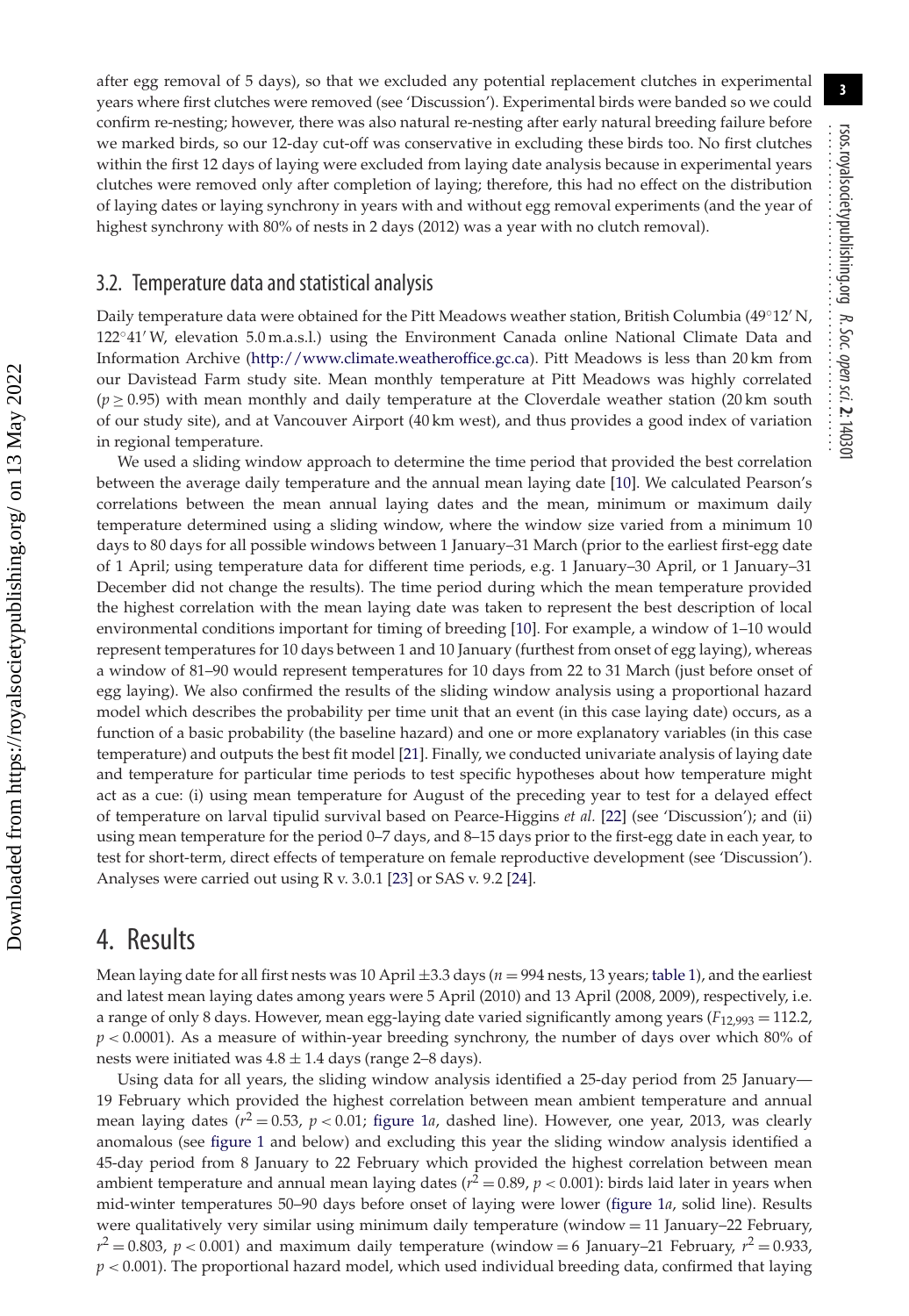

<span id="page-5-1"></span>**Figure 1.** Relationship between mean temperature (°C) for the sliding window period 8 January–22 February and (*a*) mean egg-laying date and (b) least-squares means (Ismeans) clutch size (corrected for laying date) for 2002-2013. Regression lines are fitted to data with (solid line) and without 2013 (dashed line).

<span id="page-5-0"></span>Table 1. Annual variation in first egg date, mean egg-laying date, laying synchrony, clutch size and the slope of the relationship between clutch size and laying date in European starlings, 2002–2014. Values for laying date and clutch size are means  $\pm$  s.d.

|      |             | first egg   | mean first-egg  | 80% initiation |                 | clutch size $\times$ date |
|------|-------------|-------------|-----------------|----------------|-----------------|---------------------------|
| year | nests $(n)$ | $1 = 1$ Jan | laying date     | (days)         | clutch size     | slope $(b)$               |
| 2002 | 72          | 97          | $101.5 \pm 2.2$ | 5              | $5.22 \pm 0.91$ | $-0.154**$                |
| 2003 | 106         | 93          | $97.5 + 3.2$    | 8              | $5.05 \pm 0.83$ | $-0.129***$               |
| 2004 | 97          | 95          | $99.1 \pm 2.0$  | 5              | $5.23 \pm 0.91$ | $-0.160***$               |
| 2005 | 97          | 97          | $99.4 + 2.2$    | 5              | 5.14 $\pm$ 0.82 | $-0.200***$               |
| 2006 | 58          | 97          | $99.4 + 1.2$    | 3              | $5.38 \pm 0.77$ | $-0.385***$               |
| 2007 | 71          | 98          | $101.7 + 2.0$   | 5              | $5.21 \pm 1.01$ | $-0.259***$               |
| 2008 | 67          | 101         | $103.3 \pm 2.0$ | 5              | $5.39 \pm 0.72$ | $-0.122**$                |
| 2009 | 72          | 100         | $103.3 + 2.3$   | 5              | $5.25 \pm 0.78$ | $-0.069$                  |
| 2010 | 69          | 92          | $95.0 + 2.2$    | 5              | $5.04 + 0.78$   | $-0.099*$                 |
| 2011 | 75          | 98          | $101.3 + 2.0$   | 4              | $5.17 + 0.74$   | $-0.082$                  |
| 2012 | 65          | 99          | $101.3 \pm 1.1$ | $\mathfrak z$  | $5.18 \pm 0.75$ | $-0.139$                  |
| 2013 | 79          | 92          | $95.9 + 2.2$    | 6              | $5.05 + 0.89$   | $-0.054$                  |
| 2014 | 66          | 100         | $102.3 \pm 2.2$ | 5              | $5.27 \pm 0.85$ | $-0.124**$                |
|      |             |             |                 |                |                 |                           |

 ${}^{*}p$  < 0.05,  ${}^{**}p$  < 0.01,  ${}^{***}p$  < 0.001.

dates were statistically significantly influenced by temperature over the period Julian day 8–52 (8 January–21 February; *z* = 19.5, *p <* 0.001).

Mean January temperature alone (1–31 January) was also a good predictor of mean laying date  $(r^2 = 0.634, p < 0.01)$ , but no other mean monthly temperature (February, March, April, August or the preceding year, all *p >* 0.15) predicted annual variation in egg-laying date. Similarly, mean temperature one week ( $p = 0.7$ ) or two weeks ( $p = 0.3$ ) before onset of egg laying in each year was not correlated with mean egg-laying date. Annual variation in mean monthly temperature for March (the pre-breeding period), April (the period of egg laying for first broods) and May (the period of chick-rearing for first broods) was independent of mean temperature for the sliding window period of 8 January–22 February  $(p > 0.25)$ , i.e. the sliding window period was not predictive of temperatures during specific phases of breeding.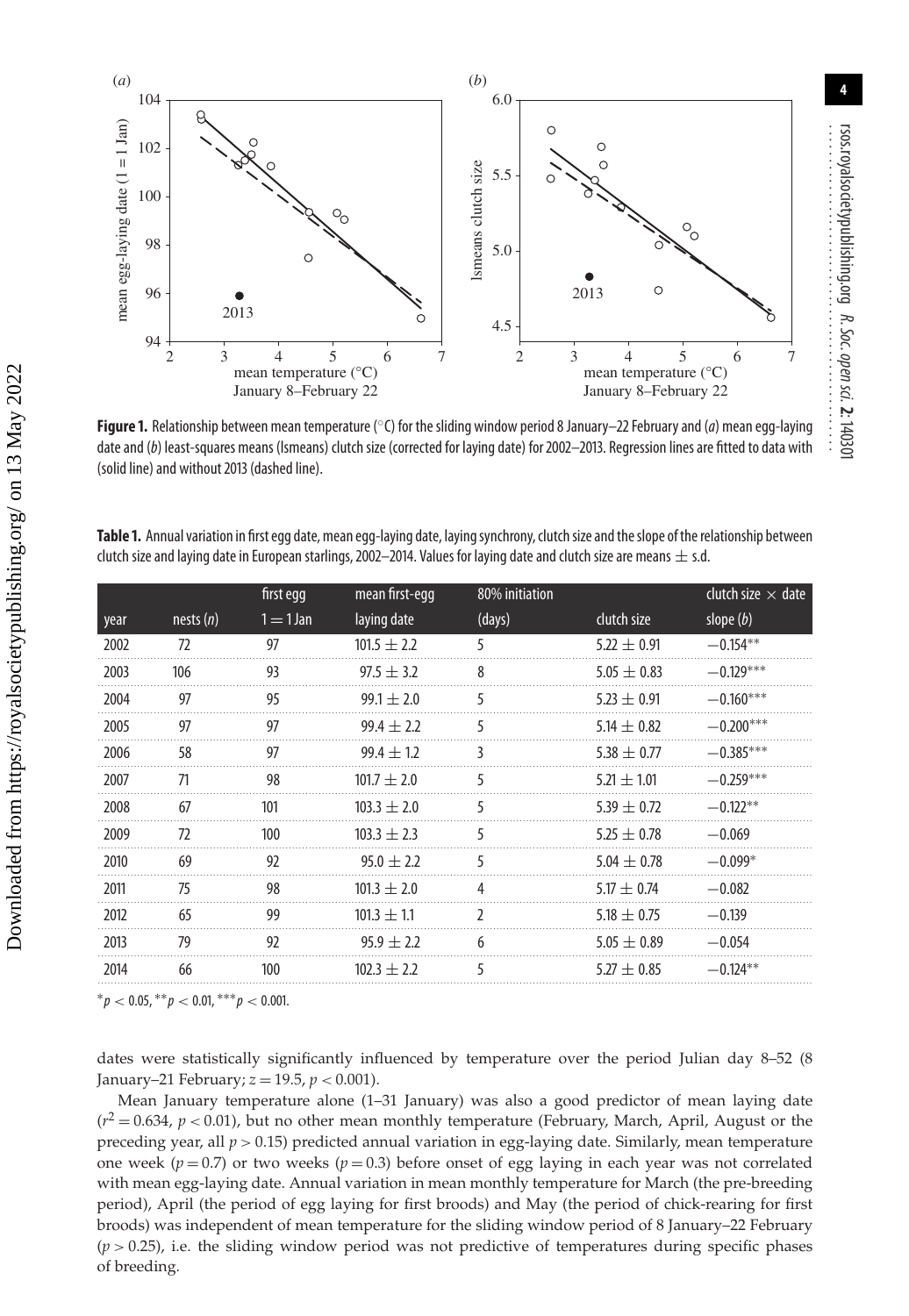Mean clutch size for all years was  $5.19 \pm 0.84$  (range  $3-8$ ,  $n = 994$ ; [table 1\)](#page-5-0). Clutch size declined by 0.14 <sup>±</sup> 0.01 eggs day−<sup>1</sup> in relation to residual laying date (*F*1,993 <sup>=</sup> 139.9, *<sup>p</sup> <sup>&</sup>lt;* 0.001; pooling data for all years), and there was a negative relationship between clutch size and laying date in 9 of 13 individual years [\(table 1\)](#page-5-0). Clutch size varied significantly among years  $(F_{12,993} = 2.48, p < 0.01)$  controlling for laying date, varying from  $4.56 \pm 0.23$  (least-squares means, in 2010) to  $5.80 \pm 0.19$  (in 2008). However, in marked contrast to the pattern of within-year variation in the clutch size  $\times$  laying date relationship, least-squares means clutch size was *positively* correlated with mean laying date among-years (*r*<sup>13</sup> = 0.724, *p <* 0.01). Consequently, adjusted mean clutch size (controlling for laying date) was negatively correlated with mean temperature for the 45-day sliding window period from 8 January–22 February ( $r_{13} = -0.744$ , *p* < 0.01 including all years; *r*<sub>12</sub> = −0.867, *p* < 0.001 excluding 2013), i.e. birds laid later, but laid larger clutches, in years when temperatures 50–90 days before egg laying were lower [\(figure 1](#page-5-1)*a*,*b*).

## 5. Discussion

European starlings are highly synchronous breeders: at our study site over 13 years mean egg-laying date of first nests only varied by  $\pm 4$  days among years, and 80% of nests were initiated within a 5-day period within years. This contrasts markedly to the relative asynchronous laying documented for some other species, e.g. initiation of egg laying can occur over a period from several weeks up to 40–50 days [\[25](#page-9-22)[–28\]](#page-10-0), and in the well-studied great tit (*Parus major*) mean laying date varies by up to one month between years [\[29\]](#page-10-1) and the range of first egg dates within years averages 27 days (*n* = 59 years; M Visser 2014, personal communication). Within the context of the relative importance of day length versus supplemental factors in determining laying date (*sensu* [\[8,](#page-9-9)[9\]](#page-9-6)) we therefore expected to find only a weak, or no, relationship between temperature and breeding phenology in the European starling. European starlings are considered one of the more highly photoperiodic species, e.g. showing strong relationships between photoperiod and testis growth [\[30\]](#page-10-2), and absolute versus relative refractoriness [\[8](#page-9-9)[,31\]](#page-10-3). It therefore seemed plausible that this species might rely primarily on the annual cycle of day length to time its synchronous breeding, with little or no modulation by supplemental cues. In fact, we found a very strong  $(r^2 = 0.89)$  correlation between pre-breeding temperature and timing of egg laying. However, in contrast to most other species studied to date, laying date was highly correlated with temperatures in January–early February, *ca* 50–90 days prior to onset of laying, not 'spring' temperatures less than 1 month before laying [\[10–](#page-9-7)[12\]](#page-9-8). Although previous studies of the European starling have concluded that 'spring' temperatures influence timing of breeding [\[32](#page-10-4)[–34\]](#page-10-5), few previous studies have involved formal analysis of long-term datasets to empirically test this idea.

We recognize that some aspects of our analysis could potentially limit interpretation of our data but we do not believe these affect our main conclusions. Firstly, we analysed population means in our sliding window analysis and although the proportional hazard model used individual data we did not consider individuals caught in multiple years, or look at within-individual plasticity of the phenology × temperature response. While this would be an important next step, we have far fewer data on recaptured birds (these represent less than 30% of all individuals recorded each year) and we would argue that the clear-cut results of the population-level analysis (common to other published studies) identifies a phenology temperature pattern very unlike that previously reported. Secondly, we restricted data for first nests to a 12-day period from the earliest first nest initiation date; this was necessary to exclude potential replacement clutches since clearly an analysis of timing of breeding should only include true first clutches. However, this did not affect the distribution of laying dates nor did it generate the high degree of breeding synchrony we document. High breeding synchrony has been reported in other populations of European starlings, e.g. in the UK, although first-egg date varied annually from 9 to 19 April over a 7-year period [\[33\]](#page-10-6), most first clutches were started within a 10-day period in any one year, and in Belgium all first clutches were laid within 6.7 days (range 4–10 in different years [\[33\]](#page-10-6)). In our population after this initial 12-day period of first nests, potential new/replacement nests were only initiated at a rate of 0.52 nests day<sup>-1</sup> (range 0–6) in the first 5-day period after the first peak of laying, and 0.45 nests day−<sup>1</sup> (range 0–9) in days 6–10 after peak laying. In three years (2012–2014) when we did not remove first clutches, of a total of 274 nests, 78% (*n* = 213) were initiated in the 12-day 'first nest' period, and 61 (22%) in the 'intermediate' laying period before true second clutches are initiated. However, 31 of the latter nests were known 'replacement' clutches, following nest failure, and most of the remaining 30 intermediate nests were initiated in boxes adjacent to boxes with known breeding failure, so were also likely to be replacement clutches. This confirms that natural, late first nests, after the initial 12-day period or egg laying, are very rare in our population.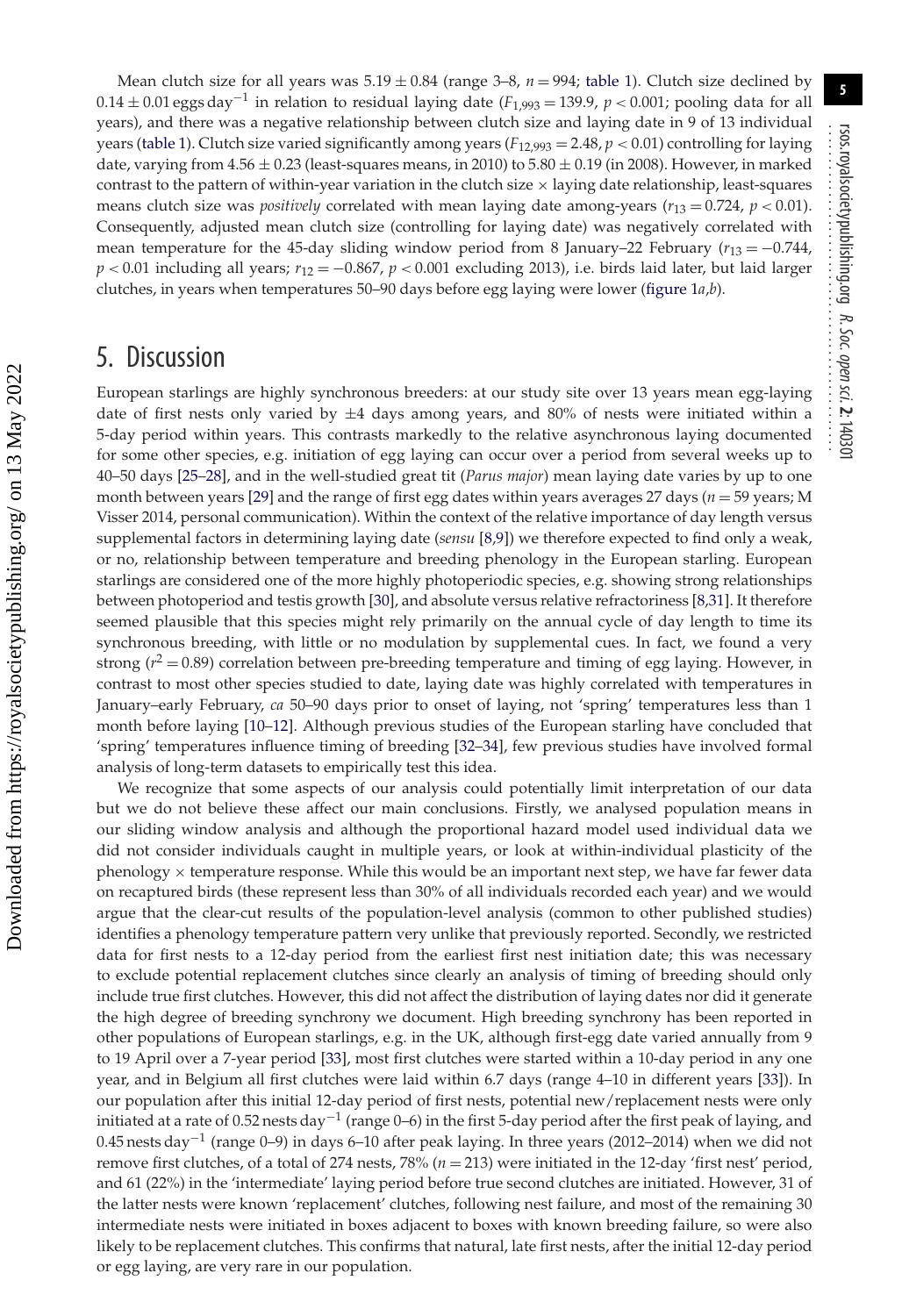The range of dates where temperatures are most highly correlated with egg-laying dates varies somewhat among studies and depends in part on species-specific timing of breeding. However, in general, temperatures much closer to onset of egg laying (less than 1 month) most closely predict laying dates [\[10,](#page-9-7)[11](#page-9-23)[,35\]](#page-10-7) (but see [\[36\]](#page-10-8)), cf. the *ca* 50–90 days prior to onset of laying in our study, which is therefore up to three times further removed from timing of laying than in most other species. For example, Brommer *et al*. [\[10\]](#page-9-7) identified a temperature window of 31 March–26 April in the common gull (*Larus canus*) which is less than 1 month from the earliest laying dates of 1 May in this population. Great tits breed relatively earlier and the identified temperature windows in some studies do extend into March, e.g. 1 March–25 April, thus technically including 'winter' prior to 21 March [\[29,](#page-10-1)[37,](#page-10-9)[38\]](#page-10-10). However, mean laying dates in this species range from 10 April to 10 May so that the temperature window actually includes the mean egg-laying date in about one-third of the years analysed (see [\[4\]](#page-9-3)), again supporting the idea that temperatures close to onset of laying are more influential. van Balen [\[38\]](#page-10-10) explicitly considered different time intervals within a broad temperature window of 1 March–21 April in great tits and showed that temperatures for the period 1–20 April, closest to laying dates of 15 April–4 May (less than 1 month), were almost as good a predictor of laying dates (*r* = 0.718) as the period from 1 March, suggesting that earlier, March temperatures are relatively unimportant. In contrast to our results, Meijer *et al*. [\[39\]](#page-10-11) heated and cooled nest-boxes of captive-breeding European starlings by 2–3◦C from late March onwards and found that temperature had a direct effect on the timing of laying, suggesting that temperatures just prior to laying were highly important. However, birds were not exposed to elevated temperatures at earlier dates and were provided with food *ad libitum* which might have influenced results. Furthermore, recent studies have highlighted problems and inconsistencies in experimental studies of effects of temperature on timing of laying in captive birds ([\[40\]](#page-10-12) cf. [\[41\]](#page-10-13) and [\[5\]](#page-9-4)), although reconciling differences between laboratories and field studies remains an important challenge for the future [\[4,](#page-9-3)[13\]](#page-9-10). Despite a very high level of breeding synchrony, clutch size declined with laying date in European

starlings in most years of our study (as has been previously documented [\[33](#page-10-6)[,42\]](#page-10-14)). Smith [\[42\]](#page-10-14) showed that recruitment success of fledged young also declines very sharply with date, over just a 10-day period in starlings. However, in contrast to previous studies of European starlings, and in contrast to most other species [\[43\]](#page-10-15), clutch size was positively correlated with annual variation in laying date in our study. Consequently, mid-winter temperatures also predicted relative fecundity, controlling for annual variation in laying date, in our study. Lack [\[44\]](#page-10-16), citing Kluijver's starling data from Holland (1922–1936), suggested there was no relationship between clutch size and laying date, although the correlation is positive (albeit non-significant) with clutch size increasing from 4.8 to 5.4 eggs over a 14-day range of laying dates, partly supporting our results. A likely explanation for this positive relationship is that in years when laying is initiated earlier females are more likely to produce a second brood, so they lay a smaller 'sub-optimal' first clutch to optimize reproductive investment over their multiple breeding attempts [\[37,](#page-10-9)[45\]](#page-10-17). Therefore, despite a high level of breeding synchrony, European starlings appear to be exquisitely tuned to 'date' as a key factor influencing breeding decisions which, in turn, suggests that starlings should use environmental cues to provide date information. Although we only had one example, in 13 years of data, it seems clear that 2013 was an anomalous year. Mean laying date in 2013 was 6 days earlier than the predicted date based on mid-winter temperatures compared with a maximum deviation in all other years of  $\pm 2$  days [\(figure 2\)](#page-8-0). Moreover, brood size at fledging in 2013 was the lowest in our 13-year dataset: compared with a mean for all years  $(2.51 \pm 1.86, n = 75$  versus  $2.96 \pm 2.04$  chicks,  $n = 350$ ; [figure 2\)](#page-8-0). It is tempting to speculate that in 2013 females misinterpreted environmental cues, or the temperature–laying date relationship was uncoupled for other reasons, leading to mismatching with prey [\[16](#page-9-13)[,17\]](#page-9-14) and hence low productivity.

The mechanism(s) by which temperature affects timing of breeding in birds remains an unresolved question [\[13\]](#page-9-10). However, our study found no support for several putative mechanisms. Firstly, egg-laying dates were independent of temperatures one or two weeks before onset of laying, which does not support the hypothesis that temperature has direct effects either on rate of gonadal development (e.g. [\[46,](#page-10-18)[47\]](#page-10-19)) or on energy expenditure of resource acquisition of pre-laying females [\[48\]](#page-10-20). Tinbergen [\[49\]](#page-10-21) also found no correlation between temperature in the 10 or 20 days preceding laying and onset of laying in starlings in Holland over 7 years. Thus, temperature is unlikely to function to 'lift a constraint' on earlier reproduction [\[40\]](#page-10-12) in starlings. Secondly, the main prey item of European starlings during breeding is tipulid (cranefly) larvae [\[49,](#page-10-21)[50\]](#page-10-22), including at our study site *Tipula paludosa*. In another tipulid-dependent species, the European golden plover (*Pluvialis apricaria*), breeding productivity is correlated with cranefly abundance which, in turn, is correlated with August temperature in the *previous* year [\[22\]](#page-9-19). Pearce-Higgins *et al*. [\[22\]](#page-9-19) suggested that the mechanism for temperature effects on golden plovers is likely to be through changes in cranefly populations, with high summer temperature causing rapid population declines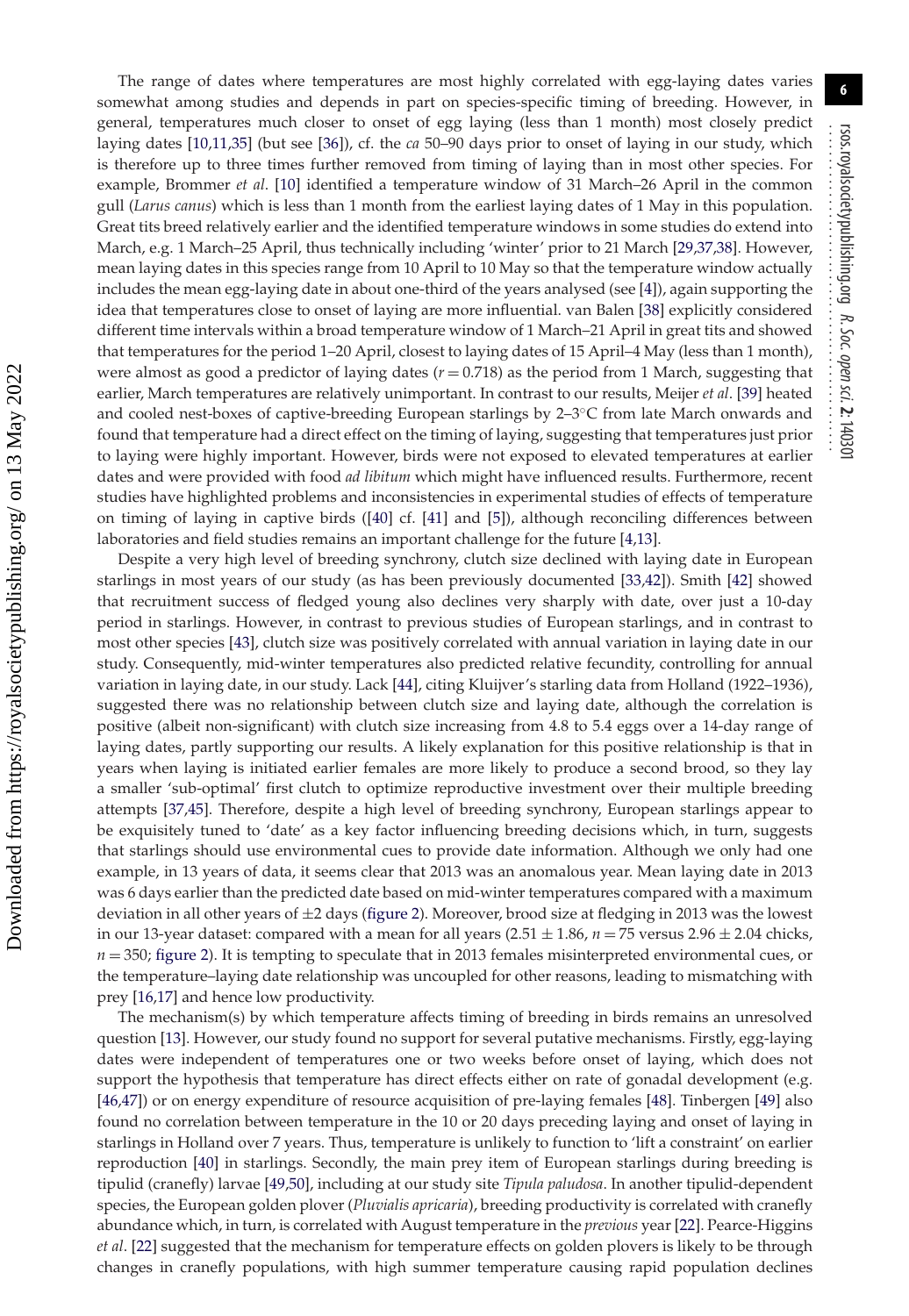

<span id="page-8-0"></span>**Figure 2.** Relationship between deviation in laying date from the predicted laying date (based on the sliding window analysis; laying date = 108.35 + (-1.959  $\times$  temp<sub>window</sub>)) and deviation from overall mean productivity (brood size at fledging).

because of the vulnerability of newly deposited eggs and early larval instars to desiccation. Although this example specifically considered breeding productivity of plovers, our discussion below suggests that temperature can (somehow) affect both timing of tipulid larval development and final biomass, so this could potentially affect timing and productivity in starlings. Nevertheless, we found no evidence to support this hypothesis in starlings, at least for timing of breeding: August temperatures of the preceding year were not correlated with subsequent laying date.

So, how can mid-winter temperature be linked to breeding decisions (date of egg laying) in females almost 3 months later? In some avian species, the timing of migration is correlated with spring temperatures along the migration route, before birds reach the breeding grounds (e.g. [\[51\]](#page-10-23)), and this may act as a mechanism to match annual differences in phenology with the timing of breeding. However, this mechanism does not apply in our study: our population of European starlings is resident or only partially, but locally, migratory. We catch birds banded during breeding at our study site throughout November to March (approx. 20% of sampled birds are re-traps, similar to our return rate across breeding seasons), and our only banding recoveries outside the breeding season have been within 100 km of the study site (Washington State, USA). So individual birds would experience local winter temperatures and could use these as a proximate cue. Meijer *et al.* [\[39\]](#page-10-11) reported that a warmth sum calculated for the first four weeks in March was negatively correlated  $(r = 0.8)$  with annual variation in laying date in European starlings over a 10-year period in southern Germany, but this population of European starlings is migratory, arriving at the colony in the second half of February, and Meijer *et al*. [\[39\]](#page-10-11) therefore did not include earlier temperatures in their analysis. However, this highlights the obvious prediction that local temperature cues during the non-breeding period can only be important in resident species. Nevertheless, in our study population mid-winter temperatures have no value as predictive cues of later spring temperatures since they were not correlated with temperature during April (egg laying) or May (chick-rearing). Instead, we suggest that the relationship between mid-winter temperature and breeding phenology is indirect, with both these components correlating with a third factor: temperaturedependent development of the starling's main prey. European starlings mainly feed their chicks tipulid (cranefly) larvae, or other soil larvae [\[49,](#page-10-21)[50\]](#page-10-22), which comprise more than 80% of prey items fed to chicks at our study site. Tipulid larvae have a limited period of availability (approx. 30–40 days), especially at peak larval biomass, in late April/May [\[32\]](#page-10-4) during which many of our birds attempt to produce two broods (see fig. 3.3 in [\[4\]](#page-9-3)), and this is probably key in explaining the high breeding synchrony. In particular, tipulid growth is temperature-sensitive [\[32,](#page-10-4)[52](#page-10-24)[,53\]](#page-10-25) with growth rate being slowest at low temperatures in December–February. Both growth rate and size of larvae appear to be determined by the field conditions to which they are exposed *early* in their development, and larval growth rate is positively related to asymptotic larval weight [\[54\]](#page-10-26). Timing of development is also temperature-sensitive: mean date of third moult depends on the date soil starts to warm up in spring—which is presumably affected by how cold soil temperatures are in January and February—usually occurring two to three weeks after the temperature reaches  $5^{\circ}C$  [\[52\]](#page-10-24). Furthermore, there is some evidence for 'critical' temperature periods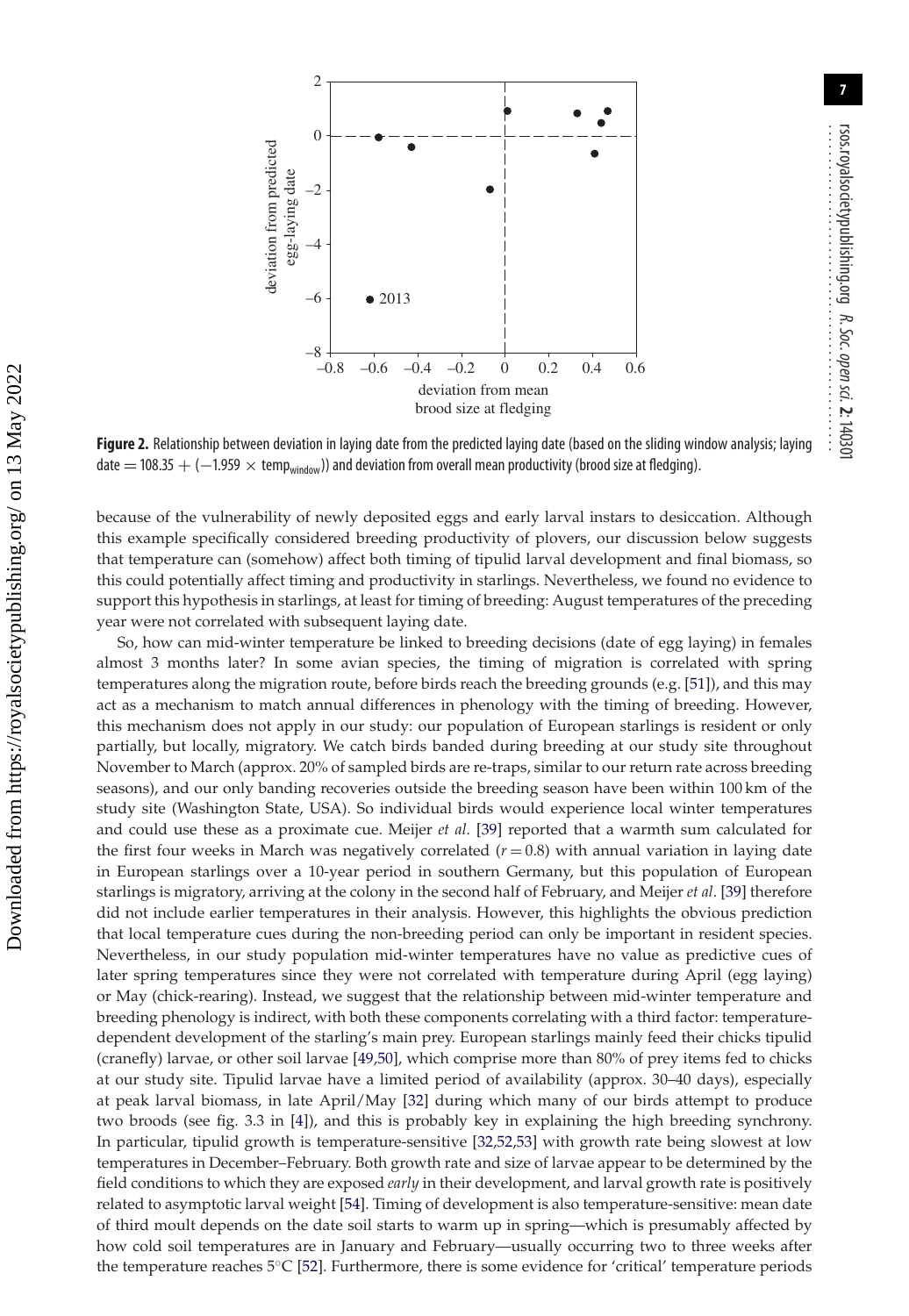early in development: *Tipula montana* larvae maintained at 1◦C during their second instar and then transferred to 7◦C had *ca* 50% lower final weights than larvae maintained at 5◦C as second instars [\[55\]](#page-10-27). It therefore seems plausible that mid-winter temperatures might set the trajectory of development and final biomass of tipulid larvae, such that this temperature cue provides European starlings with information on breeding season prey availability (though exactly *how* remains unknown).

Our data have important implications for mechanistic models of how supplemental cues should work to fine-tune phenology [\[13\]](#page-9-10). In addition, given the long lag time between cue (mid-winter temperature) and response (egg laying in April), our results pose a challenge to our theoretical understanding of how environmental cues are used (cf. [\[14,](#page-9-11)[15\]](#page-9-12)) and have important implication for how some (synchronous?) species might respond in the future to climate change. Longer lag times, as in the European starling, should lead to weaker correlations in climatic conditions between the environment of decision making and that of selection (*sensu* [\[1\]](#page-9-0)), making these cues less informative, and increasing the likelihood of mismatching.

Ethicsstatement. This work was conducted under licence from Simon Fraser University Animal Care Committee (permit # 1018B-96) and Environment Canada banding permit (permit # 10646 to T.D.W.).

Data accessibility. Data available from the Dryad repository, doi:10.5061/dryad.1jt86.

Acknowledgements. We are extremely grateful to David Davis and the Davis family at the Davistead Dairy Farm, Langley, British Columbia, for their continuing generous field support of our starling research. We would like to thank the many field assistants who helped collect data over the 13 years of this project, Philip Gienapp and Martijn van de Pol for providing R-code, and Marcel Visser for useful discussions on this paper.

Fundingstatement. This work was funded by a Natural Sciences and Engineering Research Council of Canada Discovery grant to T.D.W. and O.P.L. and an NSERC Accelerator grant to T.D.W.

Competing interests. We declare we have no competing interests.

## References

- <span id="page-9-0"></span>1. Visser ME, Both C, Lambrechts MM. 2004 Global climate change leads to mistimed avian reproduction. Adv. Ecol. Res.**35**, 89–110. [\(doi:10.1016/S0065-2504\(04\)35005-1\)](http://dx.doi.org/doi:10.1016/S0065-2504(04)35005-1)
- <span id="page-9-1"></span>2. Visser ME, Caro SP, van Oers K, Schaper SV, Helm B. 2010 Phenology, seasonal timing and circannual rhythms: towards a unified framework.Phil. Trans. R. Soc. B **365**, 3113–3127. [\(doi:10.1098/rstb.2010.0111\)](http://dx.doi.org/doi:10.1098/rstb.2010.0111)
- <span id="page-9-2"></span>3. Lack D. 1968 Ecological adaptations for breeding in birds. London, UK: Methuen & Co Ltd.
- <span id="page-9-3"></span>4. Williams TD. 2012 Physiological adaptations for breeding in birds. Princeton, NJ: Princeton University Press.
- <span id="page-9-4"></span>5. Schaper SV, Dawson A, Sharp PJ, Gienapp P, Caro SP, Visser ME. 2012 Increasing temperature, not mean temperature, is a cue for avian timing of reproduction. Am. Nat.**179**, E55–E69. [\(doi:10.1086/663675\)](http://dx.doi.org/doi:10.1086/663675)
- <span id="page-9-5"></span>6. Bentley GE, Tsutsui KJCW. 2007 Endocrinology of reproduction. In Reproductive biology and phylogeny of birds (ed. BGM Jamieson), pp. 181–242. Enfield, NH: Science Publishers.
- 7. Dawson A. 2002 Photoperiodic control of the annual cycle in birds and comparison with mammals. Ardea **90**, 355–367.
- <span id="page-9-9"></span>8. Dawson A. 2008 Control of the annual cycle in birds: endocrine constraints and plasticity in response to ecological variables.Phil. Trans. R. Soc. B **363**, 1621–1633. [\(doi:10.1098/rstb.2007.0004\)](http://dx.doi.org/doi:10.1098/rstb.2007.0004)
- <span id="page-9-6"></span>9. Wingfield JC, Farner DS. 1993 Endocrinology of reproduction in wild species. In Avian biology (eds DS Farner, JR King, KC Parkes), pp. 163–327. New York, NY: Academic Press.
- <span id="page-9-7"></span>10. Brommer JE, Rattiste K, Wilson AJ. 2008 Exploring plasticity in the wild: laying date-temperature reaction norms in the common gull Larus canus. Proc. R. Soc. B **275**, 687–693. [\(doi:10.1098/rspb.2007.0951\)](http://dx.doi.org/doi:10.1098/rspb.2007.0951)
- <span id="page-9-23"></span>11. Porlier M, Charmantier A, Bourgault P, Perret P, Blondel J, Garant D. 2012 Variation in phenotypic plasticity and selection patterns in blue tit breeding time: between- and within-population comparisons. J. Anim. Ecol. **81**, 1041–1051. [\(doi:10.1111/j.1365-2656.2012.01996.x\)](http://dx.doi.org/doi:10.1111/j.1365-2656.2012.01996.x)
- <span id="page-9-8"></span>12. Dunn PO, Winkler DW, Whittingham LA, Hannon SJ, Robertson RJ. 2011 A test of the mismatch hypothesis: how is timing of reproduction related to food abundance in an aerial insectivore? Ecology 92, 450–461. [\(doi:doi:10.1890/10-0478.1\)](http://dx.doi.org/doi:doi:10.1890/10-0478.1)
- <span id="page-9-10"></span>13. Caro SP, Schaper SV, Hut RA, Ball GF, Visser ME. 2013 The case of the missing mechanism: how does temperature influence seasonal timing in endotherms?PLoS Biol.**11**, e1001517. [\(doi:10.1371/journal.pbio.1001517\)](http://dx.doi.org/doi:10.1371/journal.pbio.1001517)
- <span id="page-9-11"></span>14. Padilla DK, Adolph SC. 1996 Plastic inducible morphologies are not always adaptive: the importance of time delays in a stochastic environment.Evol. Ecol.**10**, 105–117. [\(doi:10.1007/bf01239351\)](http://dx.doi.org/doi:10.1007/bf01239351)
- <span id="page-9-12"></span>15. Lof ME, Reed TE, McNamara JM, Visser ME. 2012 Timing in a fluctuating environment: environmental variability and asymmetric fitness curves can lead to adaptively mismatched avian reproduction.Proc. R. Soc. B **279**, 3161–3169. [\(doi:10.1098/rspb.2012.0431\)](http://dx.doi.org/doi:10.1098/rspb.2012.0431)
- <span id="page-9-13"></span>16. Both C, van Asch M, Bijlsma RG, van den Burg AB, Visser ME. 2009 Climate change and unequal phenological changes across four trophic levels: constraints or adaptations? J. Anim. Ecol.**78**, 73–83. [\(doi:10.1111/j.1365-2656.2008.01458.x\)](http://dx.doi.org/doi:10.1111/j.1365-2656.2008.01458.x)
- <span id="page-9-14"></span>17. Visser ME. 2008 Keeping up with a warming world; assessing the rate of adaptation to climate change. Proc. R. Soc. B **275**, 649–659. [\(doi:10.1098/rspb.2007.0997\)](http://dx.doi.org/doi:10.1098/rspb.2007.0997)
- <span id="page-9-15"></span>18. Levins R. 1968 Evolution in changing environments. Princeton, NJ: Princeton University Press.
- <span id="page-9-16"></span>19. Carey C. 2009 The impacts of climate change on the annual cycles of birds.Phil. Trans. R. Soc. B **364**, 3321–3330. [\(doi:10.1098/rstb.2009.0182\)](http://dx.doi.org/doi:10.1098/rstb.2009.0182)
- <span id="page-9-17"></span>20. Love OP, Williams TD. 2008 The adaptive value of stress-induced phenotypes: effects of maternally derived corticosterone on sex-biased investment, cost of reproduction, and maternal fitness. Am. Nat. **172**, E135–E149. [\(doi:10.1086/590959\)](http://dx.doi.org/doi:10.1086/590959)
- <span id="page-9-18"></span>21. Gienapp P, Hemerik L, Visser ME. 2005 A new statistical tool to predict phenology under climate change scenarios. Glob. Change Biol.**11**, 600–606. [\(doi:10.1111/j.1365-2486.2005.00925.x\)](http://dx.doi.org/doi:10.1111/j.1365-2486.2005.00925.x)
- <span id="page-9-19"></span>22. Pearce-Higgins JW, Dennis P, Whittingham MJ, Yalden DW. 2010 Impacts of climate on prey abundance account for fluctuations in a population of a northern wader at the southern edge of its range. Glob. Change Biol.**16**, 12–23. [\(doi:10.1111/j.1365-2486.2009.01883.x\)](http://dx.doi.org/doi:10.1111/j.1365-2486.2009.01883.x)
- <span id="page-9-20"></span>23. R Development Team. 2014 R: a language and environment for statistical computing. Vienna, Austria: R Foundation for Statistical Computing.
- <span id="page-9-21"></span>24. SAS Institute. 2008 SAS online doc, version 9.2. Cary, NC: SAS Institute.
- <span id="page-9-22"></span>25. Arnold TW. 1992 Variation in laying date, clutch size, egg size, and egg composition of yellow-headed blackbirds (Xanthocephalus xanthocephalus): a supplemental feeding experiment. Can. J. Zool. 70, 1904–1911. [\(doi:10.1139/z92-259\)](http://dx.doi.org/doi:10.1139/z92-259)
- 26. Camfield AF, Pearson SF, Martin K. 2010 Life history variation between high and low elevation subspecies of horned larks Eremophila spp. J. Avian Biol. **41**, 273–281. [\(doi:10.1111/j.](http://dx.doi.org/doi:10.1111/j.1600-048X.2009.04816.x) [1600-048X.2009.04816.x\)](http://dx.doi.org/doi:10.1111/j.1600-048X.2009.04816.x)
- 27. Daan S, Dijkstra C, Tinbergen JM. 1990 Family planning in the Kestrel (Falco tinnunculus): the ultimate control of covariation of laying date and clutch size. Behaviour **114**, 83–116. [\(doi:10.1163/156853990X00068\)](http://dx.doi.org/doi:10.1163/156853990X00068)